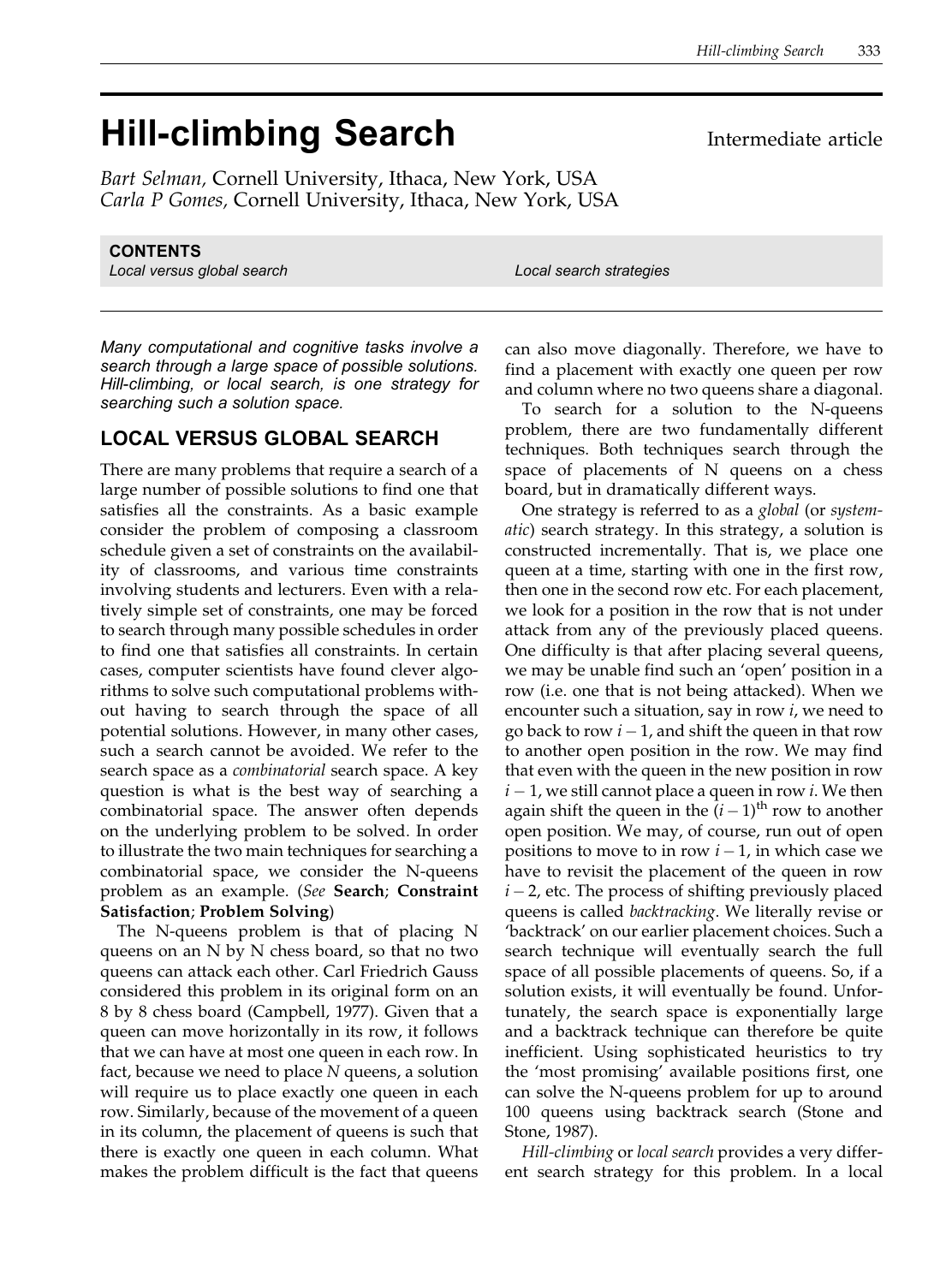search approach, we first start with a 'random' guess at a solution, for example by placing a queen in each row, where the position within a row is chosen randomly. Because of the random placements, it is quite likely that we have one or more pairs of queens that can attack each other either because they share a column or a diagonal. This means that our initial placement does not yet give us a valid solution to the N-queens problem. We now select one of the queens on the board that is under attack from one or more other queens. We move this queen to another location in its row, giving preference to the positions that are not attacked by any other queen. If all positions in a row are under attack, we select a position that is under attack from the least number of queens. If after shifting a queen, which is referred to as a 'local move' or 'local modification', we still have queens under attack, we again select a queen randomly from the ones that are under attack and move that queen, each time trying to further minimize the number of conflicts on the board. This basic strategy is surprisingly effective. It can solve the N-queens problem for over a million queens in less than a minute on a standard PC (Sosic and Gu, 1991; Minton et al., 1992).

In general, the key benefits of hill-climbing search are that it requires only a limited amount of memory (only the current state is stored), it is easy to implement efficiently, and, if one or more solutions exists in the search space, hill-climbing search can be surprisingly effective at finding it. Perhaps the first successful use of a hill-climbing strategy was that of Lin and Kernighan (1973; Lin, 1965) for finding good solutions for the traveling salesperson problem. In this problem, the goal is to find the shortest route for a salesperson to take to visit a given set of cities. Starting with an arbitrary tour that visits the cities, Lin and Kernighan showed how one can quickly reduce the length of the tour by making a series of local changes to the route. Since the work by Lin and Kernighan, local search has become one of the main practical techniques for tackling combinatorial optimization problems (Papadimitriou and Steiglitz, 1982).

An important drawback of local search is its inability to detect the unsolvability of a problem instance. That is, if no solution exists, a local search method will simply continue to make local modifications indefinitely. (When dealing with an optimization problem, such as the traveling salesperson problem, the difficulty is that local search cannot be used to determine whether the solution found is globally optimal.) In principle, one could memorize all previously visited problem states and

force the local search method to never explore states it has explored before. Provided the local modifications are general enough, such a search would eventually explore the full search space underlying the problem. However, given the combinatorial nature of these problems, this is not feasible on instances of practical interest. Interestingly, for global search techniques, there are memory-efficient ways of keeping track of the space explored so far. Therefore, global search techniques, in contrast to local search methods, can tell us that no solution exists after the method has explored the full search space and no solution has been found.

## **LOCAL SEARCH STRATEGIES**

In hill-climbing search, we are optimizing a certain objective function. For example, in our N-queens problem, our objective function is O  $(b \text{card}) = (N^2/2) - L$ , where L is the number of pairs of queens that attack each other on the current board.  $(N^2/2)$  is the number of pairs of queens.) A solution corresponds to finding a board with the largest possible value for the objective function, *i.e.*  $N^2/2$ .

In hill-climbing search, we select any local change that improves the current value of the objective function. Greedy local search is a form of hillclimbing search where we select the local move that leads to the largest improvement of the objective function. Traditionally, one would terminate hillclimbing and greedy search methods when no local move could further improve the objective function. Upon termination, the search would have reached a local, but not necessarily global, optimum of the objective function. For many optimization problems, such as the traveling salesperson problem, such a local optimum is quite acceptable, since it often is a reasonable approximation of the global optimum value. However, when a globally optimal solution is required  $-$  such as in our N-queens example – local optima present a serious problem for local search methods.

In recent years, it has been found, perhaps somewhat surprisingly, that simply allowing the local search to continue, by accepting 'sideway' or even 'downhill' moves, i.e. local moves to states with, respectively, the same or worse objective values, one can often eventually still reach a global optimum. For example, such 'non-improving' moves are a key component of local search methods for the Boolean satisfiability (SAT) problems, such as GSAT and Walksat (Selman et al., 1992, 1994; Gu, 1992). These local search methods for SAT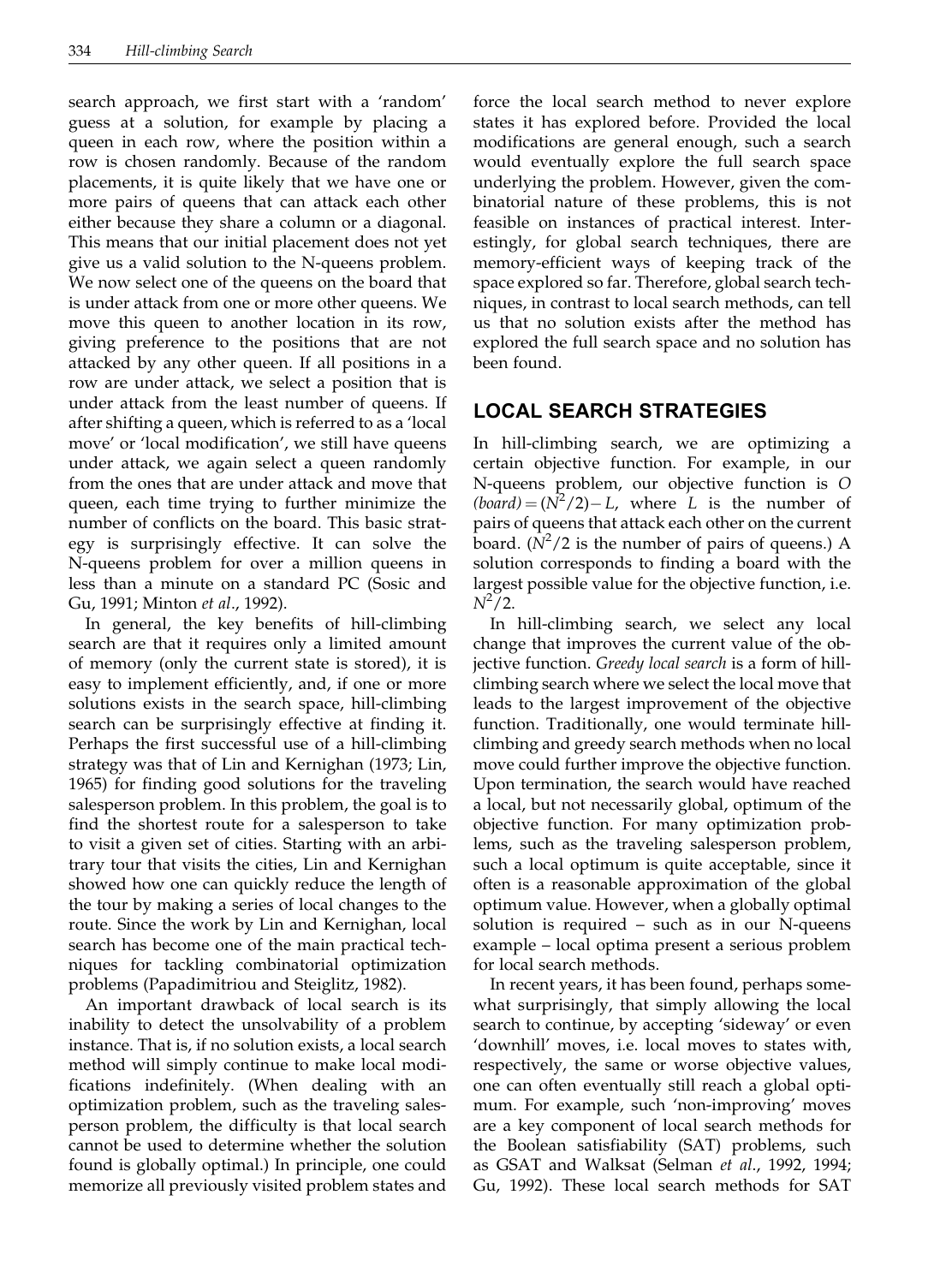outperform the more traditional backtrack search strategies for a number of SAT problem classes. Many combinatorial problems can be encoded effectively as Boolean SAT problems, so these local search algorithms provide a general mechanism for solving combinatorial problems.

The local search framework allows for a large number of different realizations, and literally hundreds of variants have been explored over the years. The main variants are tabu search, simulated annealing, and genetic algorithms.

Simulated annealing (Kirkpatrick et al., 1983) is another example of a local search technique that incorporates sideway and downhill moves. In simulated annealing, downhill moves are accepted with a probability based on the size of the change in the objective function, with the 'worst' moves becoming the least likely. The fraction of accepted local changes is also controlled by a formal parameter, called the 'temperature'. At a high temperature, almost any possible local move is accepted. When lowering the temperature parameter, fewer moves are accepted that worsen the objective value, and the search starts to resemble a purely greedy strategy. In simulated annealing, inspired by the physical process of annealing, the temperature starts high and is slowly lowered during the search process. Simulated annealing has been successfully applied in a wide range of applications.

In tabu search (Glover, 1989), a 'tabu' list is added to the local search method. The tabu list contains the most recent local moves; the local search method is prevented from undoing those modifications. The tabu list is of limited length, and is updated after each local move. Therefore, any particular change is only prevented for a limited period of time. A tabu list provides a powerful way of forcing a local search method to explore a larger part of the search space.

Another form of local search can be found in socalled genetic algorithms (Holland, 1992). Genetic algorithms are inspired by the natural selection process encountered in evolution. A genetic algorithm can be viewed as a strategy for running a large number of local searches in parallel. Aside from local modifications, the states are also modified through a process called 'crossover', in which states from different local searches are combined to provide a (hopefully) better starting point for a new local search.

Hill-climbing search also has a long tradition in the area of continuous optimization. In continuous search spaces, one generally uses the gradient of the objective function to take local steps in the direction of the greatest possible improvement.

There are many refinements on the basic gradient search techniques, such as dynamically varying the local step size during the search (Miller, 2000).

In conclusion, hill-climbing search provides a powerful strategy for exploring combinatorial search spaces. In many applications, hill-climbing outperforms global search. In recent work on randomizing backtrack search methods (Gomes et al., 2000), we see how some of the ideas from local search are being used to boost the performance of global search methods.

#### **References**

- Campbell PJ (1977) Gauss and the eight queens problem: a study in miniature of propagation. Historia Mathematica 4: 397-404.
- Glover F (1989) Tabu search part I. ORSA Journal on Computing 1(3): 190-206.
- Gomes C, Selman B, Crato N and Kautz H (2000) Heavytailed phenomena in satisfiability and constraint satisfaction problems. Journal of Automated Reasoning  $24(1/2): 67-100.$
- Gu J (1992) Efficient local search for very large-scale satisfiability problems. Sigart Bulletin 3(1): 8-12.
- Holland JH (1992) Adaptation in Natural and Artificial Systems. Ann Arbor, MI: University of Michigan Press.
- Kirkpatrick S, Gelatt CD and Vecchi MP (1983) Optimization by simulated annealing. Science 220: 671-680.
- Lin S (1965) Computer solutions of the traveling salesman problem. BSTJ 44(10): 2245-2269.
- Lin S and Kernighan BW (1973) An effective heuristic for the traveling-salesman problem. Operational Research 21: 498-516.
- Miller RE (2000) Optimization. New York, NY: John Wiley.
- Minton S, Johnston M, Philips AB and Laird P (1992) Minimizing conflicts: a heuristic repair method for constraint satisfaction and scheduling problems. Artificial Intelligence 58: 161-205.
- Papadimitriou CH and Steiglitz K (1982) Combinatorial Optimization. Englewood Cliffs, NJ: Prentice-Hall Inc.

Selman B, Kautz HA and Cohen B (1994) Noise Strategies for Improving Local Search. AAAI-94, Seattle, Washington, pp. 337-343.

Selman B, Levesque HJ and Mitchell D (1992) A New Method for Solving Hard Satisfiability Problems.

Proceedings AAAI-92, San Jose, California, pp. 440-446.

Sosic R and Gu J (1991) 3,000,000 queens in less than one minute. *Bulletin* 2(2): 22-24.

Stone HS and Stone JM (1987) Efficient search techniques - an empirical study of the N-queens problem. IBM Journal of Research and Development 31: 464-474.

#### **Further Reading**

Aarts EHK and Lenstra JK (1997) Local Search in Combinatorial Optimization. London, UK: John Wiley.